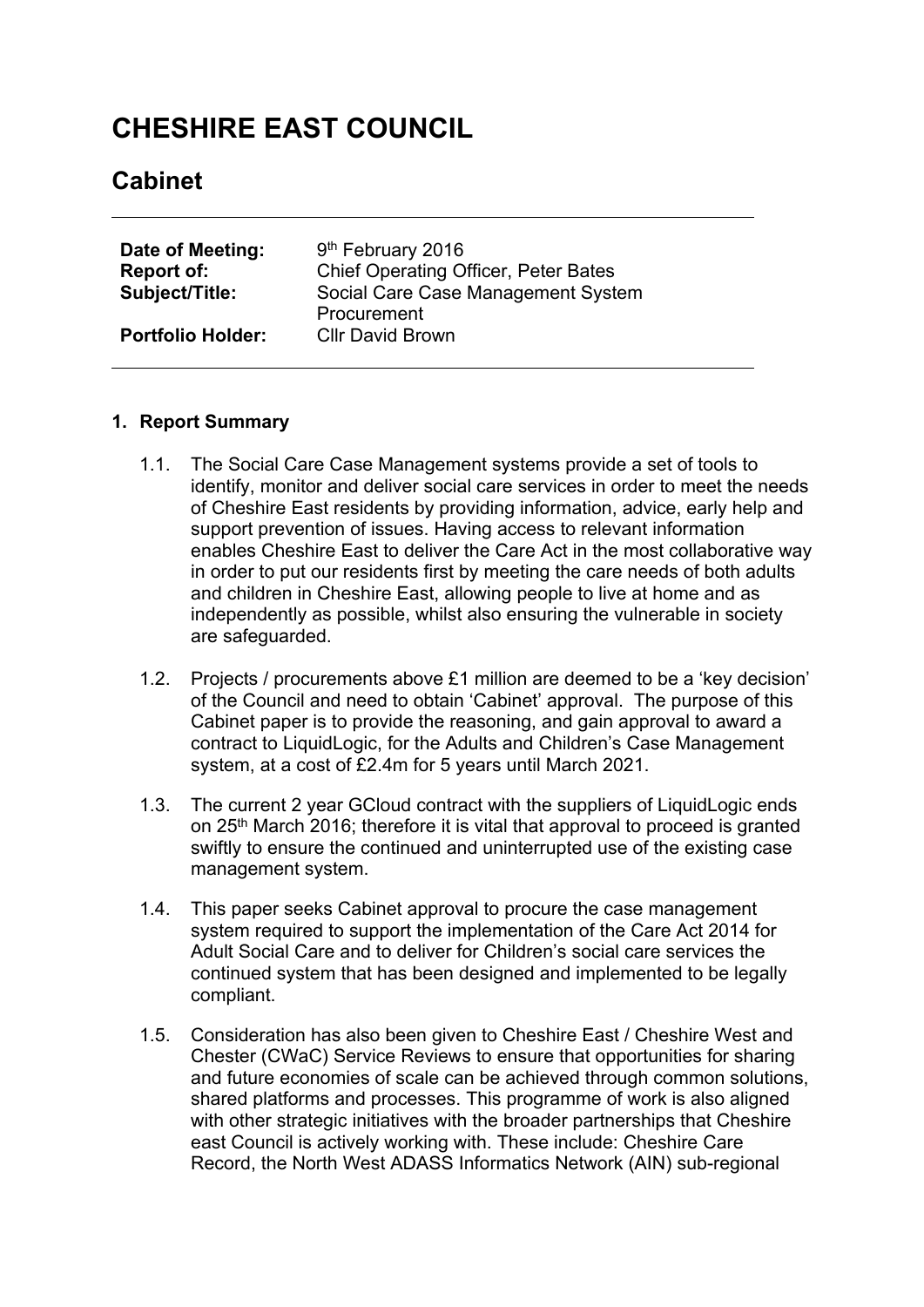collaborative Care Act solutions group, the Cheshire East Digital by Design or Digital Customer Services major change programme and the emerging needs of the Complex Dependencies sub-regional agenda with CWaC, Halton and Warrington.

1.6. There are in addition some added elements of the product specification which will benefit public health services and their interaction with potential suppliers.

#### **2. Recommendations**

- 2.1 That the Cabinet approve the procurement and award of contracts for the LiquidLogic Children's and Adults Social Care Case Management System at an estimated cost of £2.4m over a five year contract period, via the Crown Commercial Service RM1059 Local Authority Software Applications Framework (LASA Framework) in accordance with the Public Contracts Regulations 2015 and Cheshire East Borough Council's Contract Regulations.
- 2.2 That a supplementary capital estimate of £2.4m be approved, funded by £0.75m Adult Social Care grant funding, held within the Commissioning Capital Systems budget and virement of £1.65m from the existing approved Strategic Initiatives allocation.
- 2.3 That authority be delegated to the Chief Operating Officer in consultation with the Portfolio Holder:
	- to enter into all necessary contractual arrangements to deliver the solution; and
	- to use the LASA Framework to procure the LiquidLogic Children's and Adults Social Care Case Management System.

#### **3. Other Options Considered**

3.1. LiquidLogic Case Management was procured in 2014 through the government G-Cloud framework. This framework is a 2 year pay-as-you-go framework for the rental of application solutions. The full suite of LiquidLogic applications required to meet the Care Act is not available via G-Cloud therefore the LASA Framework is recommended as the most economic direct award framework available. The costs of, and the time commitment required to undertake a full OJEU procurement within the timescales are unachievable.

#### **4. Reasons for Recommendations**

4.1. This paper outlines what is needed to provide the solutions required to deliver the Phase 2 of the Care Act for Adult Social Care. It builds on the Care Act Phase 1 work previously undertaken in Adults Social Care. This section provides a summary with a more detailed breakdown included within Appendix 2.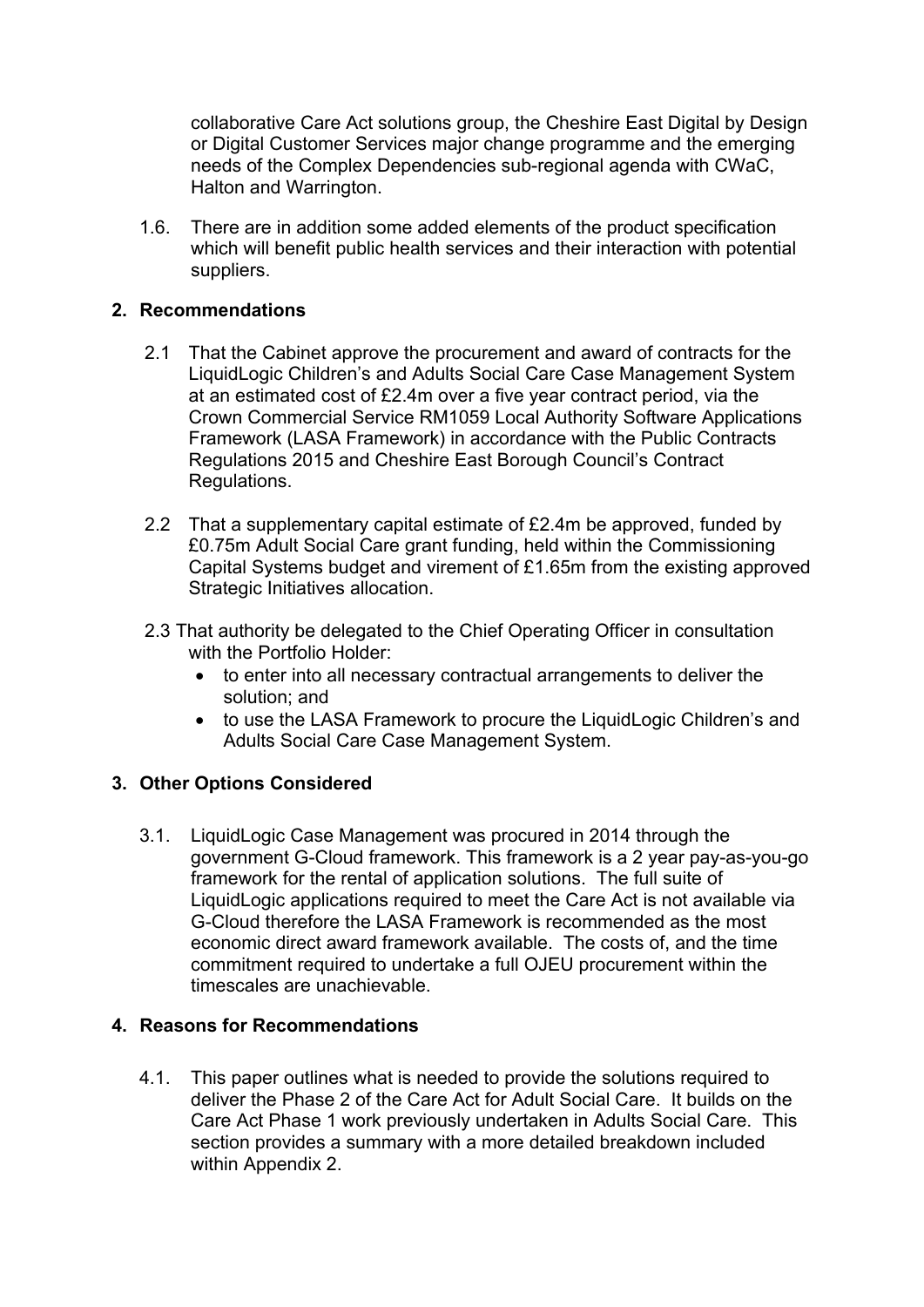- 4.2. The aim has been to identify and provide electronic solutions in the most economic and collaborative way to meet the needs of both Adults Services, Children's Services and Public Health, where appropriate.
- 4.3. There are two key components to the information technology solutions and information sharing requirements:
	- Public facing information and systems for residents access
	- Professional information and systems for health and social care partners

This paper focuses directly on the technical solutions for the public facing information solutions but ensures indirect/interfaces with the professional solutions identified.

- 4.4. Adults Social Care Priority Outcomes 2015 states the following key strategic outcomes:
	- Enable people to live at home and as independently as possible this is what people say they want
	- Enable people to fully contribute to and be supported in strong and supportive communities – (Council Outcome 1)
	- Enable people to access information, advice, early help and prevention so that they can help themselves and take responsibility for their well-being
	- Enable carers of people to live well and be supported to fulfil their caring roles

The solutions recommended directly support access to information, advice, early help and prevention so that individuals and their carers can be better supported to help themselves and take responsibility for their well-being

- 4.5. Children's Services 2015 states the following key strategic purpose: To ensure that the needs of children**,** young people and their carers are effectively identified, early enough, so targeted prevention and protective services can promote their well-being and protect them from further harm. The solutions recommended support youth and transition by providing information and advice to partner organisations relating to Complex Dependencies and to support Troubled Families.
- 4.6. Children implemented the case management solution in October 2014 and continue to implement subsequent modules to provide a comprehensive solution for their case management needs.
- 4.7. The proposed solutions will ensure the Council is able to meet its requirements in the implementation of the Cheshire Care Record (CCR). This is a joint record of health and social care information across a range of services including GPs, hospital, community, mental health and social care services. The CCR is dependent on the information held within the technical solutions recommended and continued integration of these systems. The CCR will improve decision making about resident care by facilitating access to vital information which provides a fuller understanding of the health and care needs. The CCR provides a means of bringing data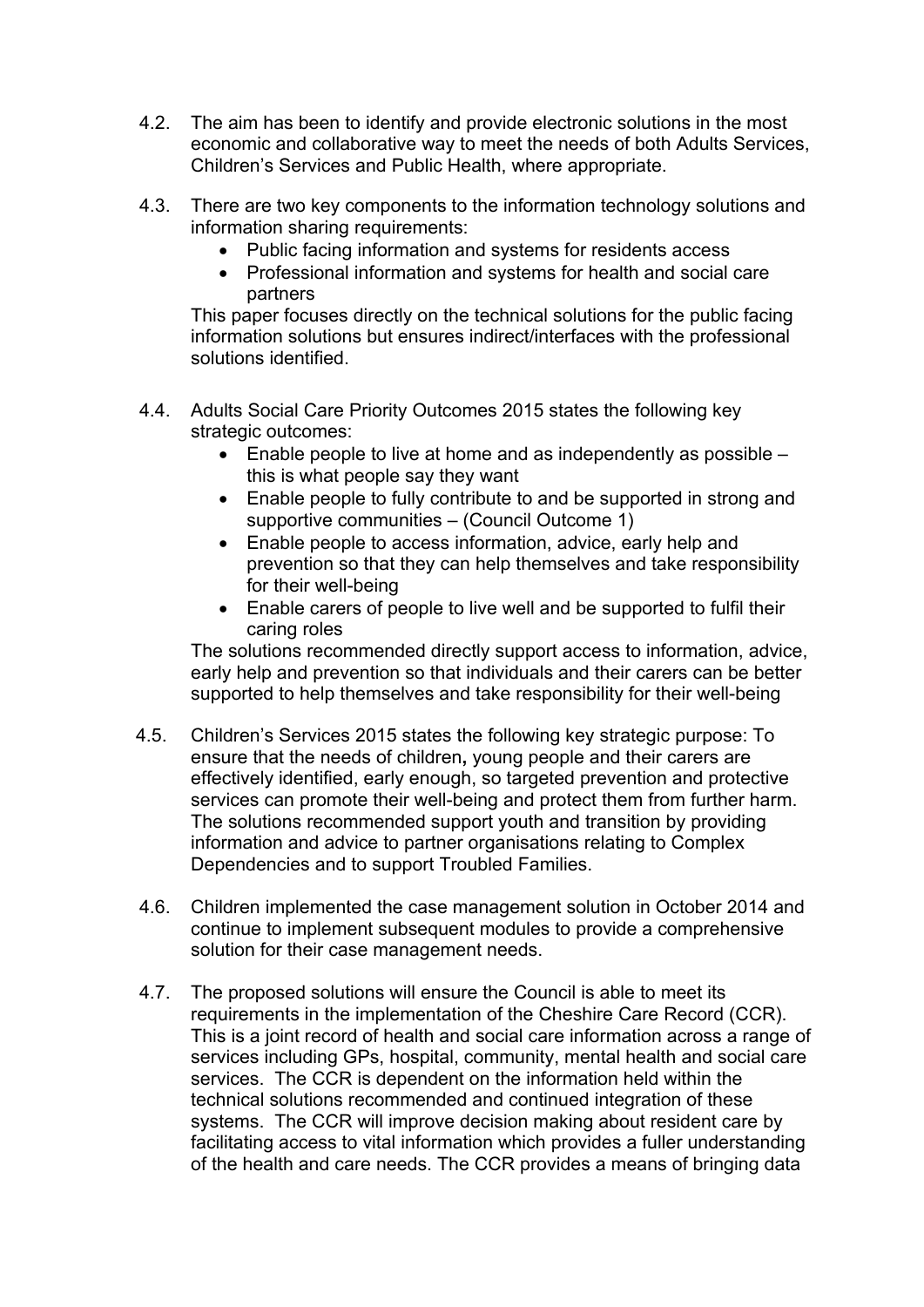from multiple partner systems into one place so that there is a comprehensive single view of key elements of the resident's care record.

- 4.8. The Cheshire Care Record (CCR) is a professional portal for sharing health and social care information across the Cheshire footprint. Collaboration between all GP, hospital, community, mental health and social care services.
- 4.9. The introduction of the Cheshire Care Record has the potential to change the nature of and components within a patient's social care package. Better access to see which other services are seeing which resident and their care package, perhaps in terms of the number of home visits required but also in terms of when these visits are required. Care can be better coordinated across all services so that the resident gets visits when they want them, perhaps on different days by different services, thus providing a better and safer service to the patient and ensuring that someone is calling in to see them regularly.
- 4.10. The Cheshire Care Record can also enable the social and community care teams to find if a resident has been admitted to hospital, perhaps if they turn up for their daily visit and they are not there and to also better plan for their discharge so that they know when to resume home care services.
- 4.11. In addition there will be the provision of a Resource Directory (eMarketplace) combining Adults and Children's existing systems, and potentially the Public Health Lifestyle Wellness hub and community navigator.
- 4.12. Procurement of the technical solution proposed in this paper will enable the establishment of multi-agency teams such as those working on Complex Dependency Programme.
- 4.13. The work of the multi agency teams will rely on integration of information from case management solutions. A possible solution proposed is the LiquidLogic Single View and Atom solution, so this paper ensures that the existing components are re-procured to support Troubled families, Safeguarding and associated integration.
- 4.14. Over the last 3 years the Supporting the Front Line project has taken £1.3m out of the budget up to 2015/16, these savings include those relating to the Case Management System (CMS) so savings have already been applied to Support to Social Work teams. Once the CMS is in place this will allow the savings to be delivered.
- 4.15. It is anticipated that improvements in management information as a result of the new systems will lead to more informed decision making and improved budget management, creating benefits in terms of future potential savings.
- 4.16. There may also be savings within Business Intelligence as the reporting from the new systems will be more robust, and easier to access data.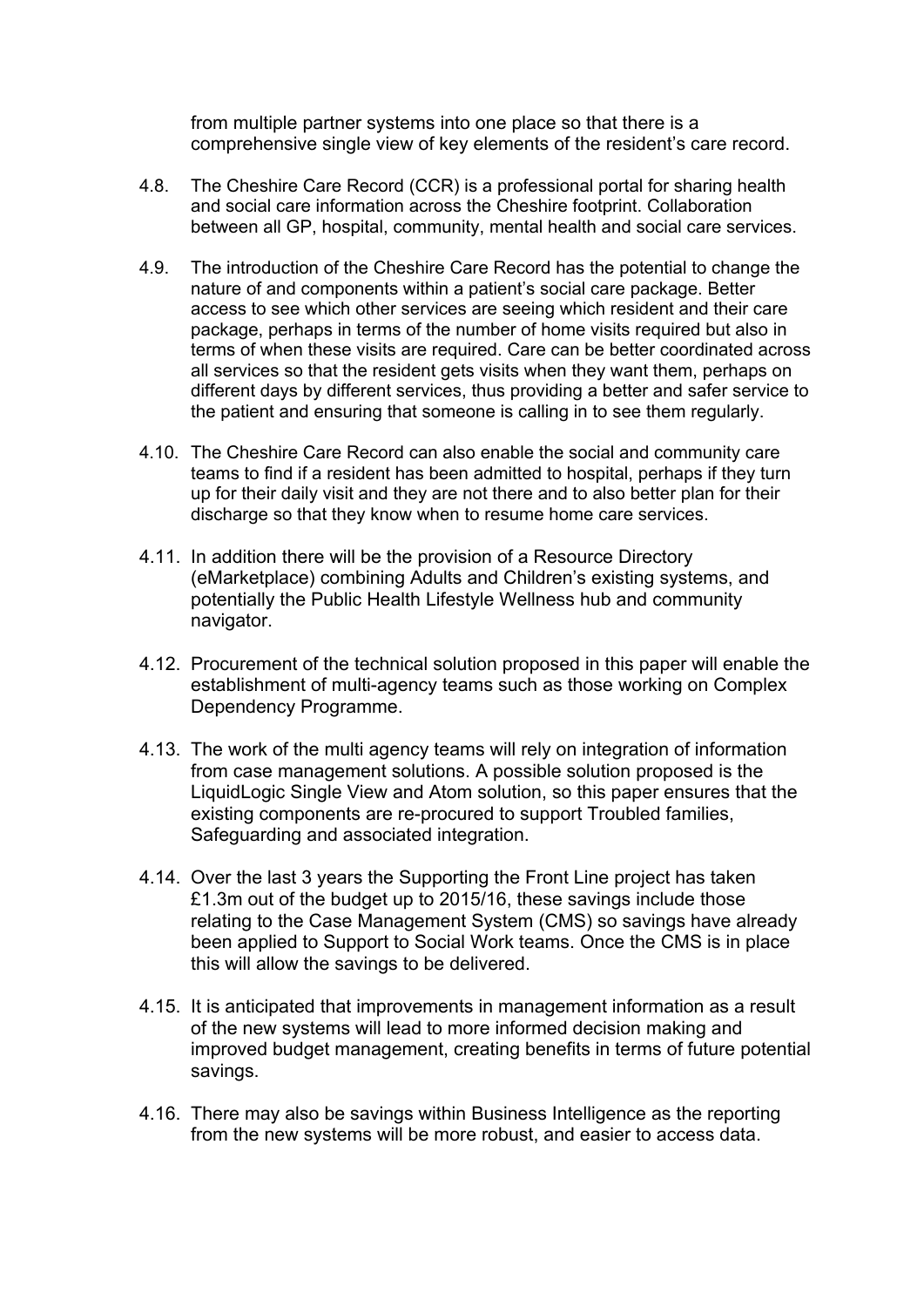# **5. Background/Chronology**

- 5.1. In March 2014: The Contract for LiquidLogic was awarded via G-Cloud; contracts procured through the G-Cloud framework, call-off contracts under G-Cloud frameworks are limited to a maximum duration of 2 years.
- 5.2. In January 2015: ICT Strategy produced a detailed draft business case to deliver the technical components to enable the Care Act 2014; supporting Phase 2 and delivery of Citizen Care Accounts by April 2016. The government have since extended this deadline to 2020.
- 5.3. In September 2015: ICT Strategy was commissioned to produce a detailed proposal on requirements and solutions needed along with a costed implementation plan. Business Analysts undertook work to review the recommendations of the draft detailed business case, validate the statement of business requirements, research scope and update possible alternative solutions, and request updated supplier/provider costs. This resulted in the drafting of a High Level Business Case (HLBC) for consultation with Adults, Children's and Public Health stakeholders.
- 5.4. In November 2015: the HLBC was submitted to Technical Enablers Group (TEG) and then Executive Monitoring Board (EMB), for consideration. On 20<sup>th</sup> November 2015: the HLBC was approved by EMB; which triggered the need to proceed to the next stage (Cabinet Approval to spend > £1m). In order to achieve this as quickly as possible (to enable procurement), the following timetable is being followed:

| <b>DEADLINE FOR MGB</b>              | <b>MANAGFMFNT</b>  | DEADLINE FOR            | <b>PRF-AGFNDA</b> | <b>DEADLINE FOR</b>    | <b>CABINET</b> |
|--------------------------------------|--------------------|-------------------------|-------------------|------------------------|----------------|
| <b>REPORTS</b>                       | <b>GROUP BOARD</b> | <b>BRIEFING REPORTS</b> | <b>BRIEFING</b>   | <b>CABINET REPORTS</b> |                |
| 24-Dec-15 (Thursday)<br>or 04-Jan-16 | $06$ -Jan-16       | $13$ -Jan- $16$         | 19-Jan-16         | 28-Jan-16              | 09-Feb-16      |

5.5. On 25th March 2016 the G-Cloud call-off contract for LiquidLogic expires and cannot be extended via this framework.

# **6. Wards Affected and Local Ward Members**

6.1. All Wards will be affected by this proposal

# **7. Implications of Recommendation**

#### 7.1. **Policy Implications**

7.1.1. This proposal is in keeping with the requirements of the Care Act 2014.

#### 7.2. **Legal Implications**

7.2.1. The value of this procurement at over £1,000,000 requires it to comply with both the Council's Contract Procedures and the Public Contracts Regulations 2015 (Public Contracts Regulations). The proposed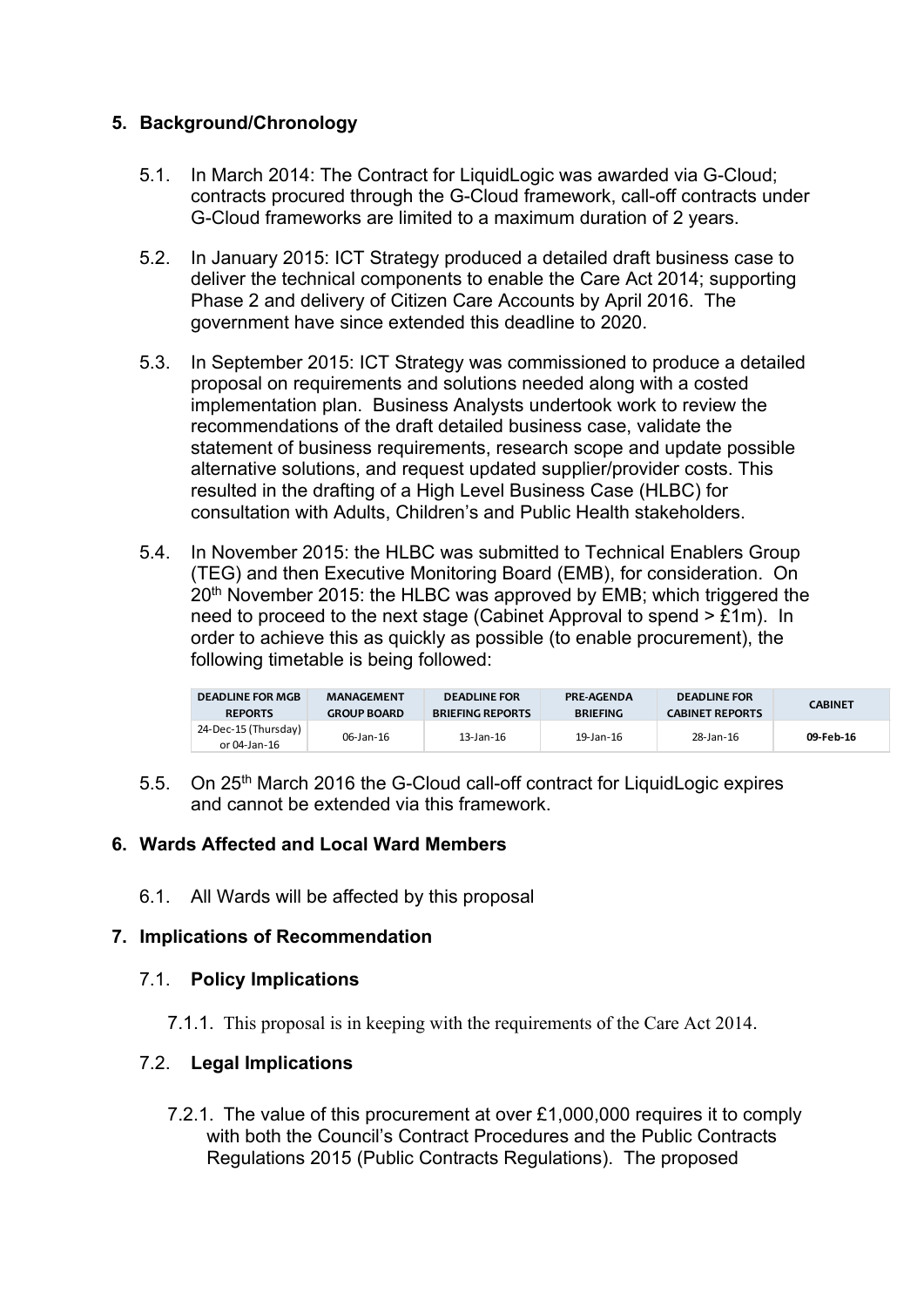procurement route using the LASA framework provides a compliant route for procuring the software applications.

- 7.2.2. The Public Contracts Regulations permit the direct award of contracts to suppliers who have been appointed to frameworks where the framework sets out:
	- (i) all the contract terms governing the supply; and
	- (ii) all the objective conditions are in place that are required to make a decision for award of the specific contract to a supplier.

The LASA framework meets the above and permits direct award to suppliers appointed to the framework.

7.2.3. The Council's Contract Procedures provide that, where a legally procured framework agreement is used, there is an exemption to the requirments for competition.

# 7.3. **Financial Implications**

- 7.3.1. The high level business case developed for Children's Services, Adult Social Care and Public Health proposes a strategic investment programme with an estimated cost of £10.3m over five years including all procurements, resources to implement, and ongoing support and maintenance. Programme governance will continue to review and scrutinise the spending profile between capital and revenue over the five year period.
- 7.3.2. In the immediate future there is an urgent requirement to procure a replacement of the Children's and Adults Social Care Case Management System at a cost of £2.4m over a period of five years. This £2.4m is part of the overall £10.3m stated above. In order to allow this project to progress now as part of getting the new system in place for April 2016 the full £2.4m will be for capital expenditure, funded from a combination of grant funding £0.75m and a virement from the Strategic Initiative allocation of a further £1.65m. This will allow the project to progress whilst the detail is being developed, which is likely to result in some expenditure in later years being assessed and detailed as revenue, which will be built into later year budget setting processes.

# 7.4. **Equality Implications**

7.4.1. An Equality Impact Assessment has been completed and is attached as Appendix 1

# 7.5. **Rural Community Implications**

7.5.1. The proposal will support the creation of greater choice of type and location of support for those in rural communities to have a personalised response to their circumstances and needs.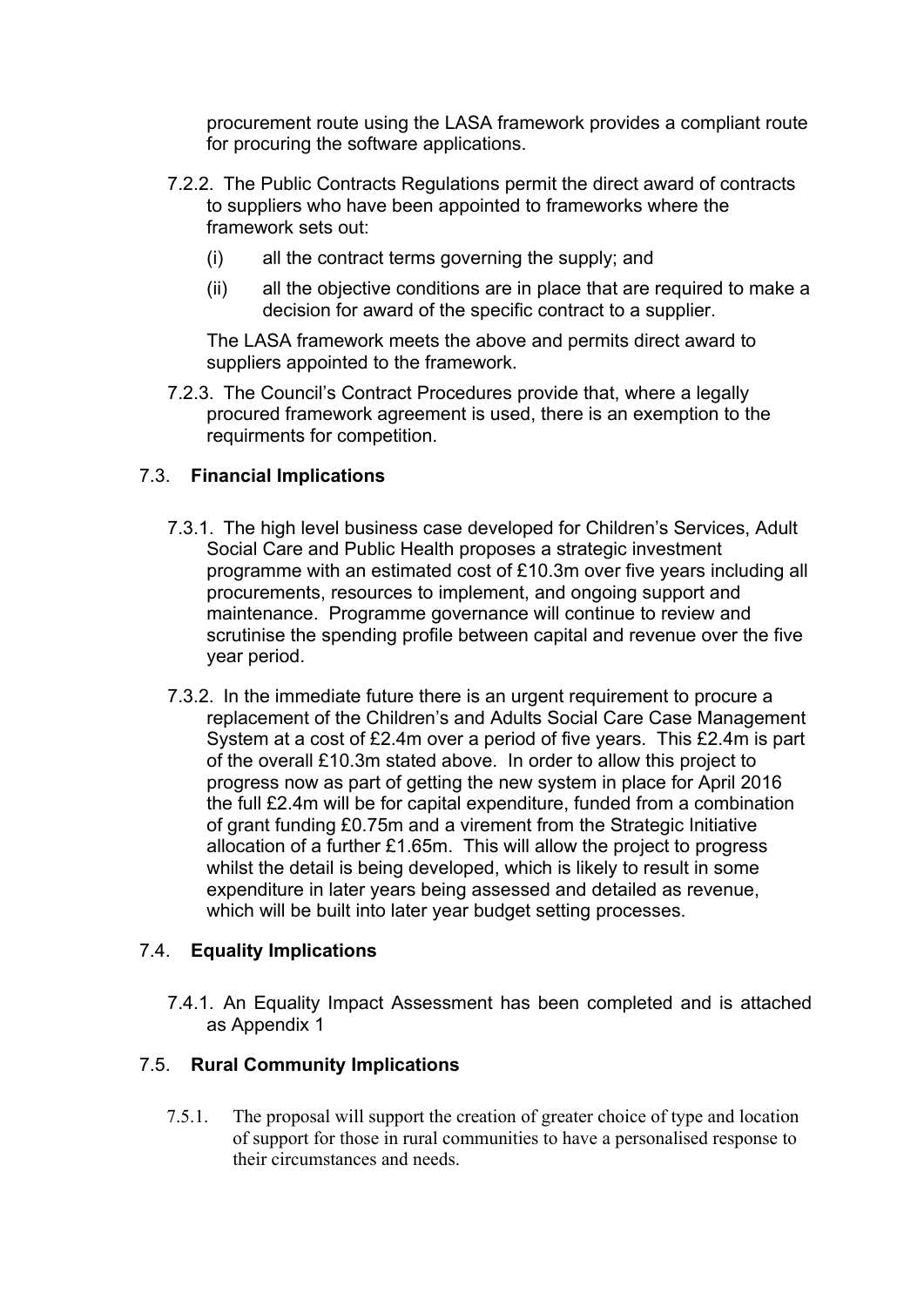7.5.2. Service users and carers living in rural communities will be engaged to design the services that will meet their specific needs.

# 7.6. **Human Resources Implications**

7.6.1. No implications identified, as this paper relates to the provision of the technical solutions required in order to enable the compliant delivery of the Care Act 2014. Resources to implement the solutions are identified in the high level business case.

# 7.7. **Public Health Implications**

7.7.1. Implications for Public Health are set out in paragraph 4.7 in the reasons for recommendations section 4 of this paper.

# 7.8. **Other Implications**

7.8.1. No other Implications identified

# **8. Risk Management**

- 8.1. This paper relates to the provision of the ICT systems required in order to enable the delivery of full compliance with the Care Act 2014; the risks detailed here relate to the procurement and implementation of the technical systems, and not the delivery of the Care Act.
- 8.2. Currently, Cheshire East Council is appropriately placed to deliver the full requirements of the Care Act within the timescales defined by government. If timescales were to slip, due to delays in implementation, achieving the requirements within the prescribed timescales may be put at risk.
- 8.3. If the proposals made in this paper are not approved at the Cabinet meeting on 9<sup>th</sup> February 2016, there is a high likelihood that it would not be possible to renew the contract for the Case Management system by 25<sup>th</sup> March 2016. The implications of this would be that access to the social care case management system could be withdrawn, thereby endangering the authority's ability to deliver social care.